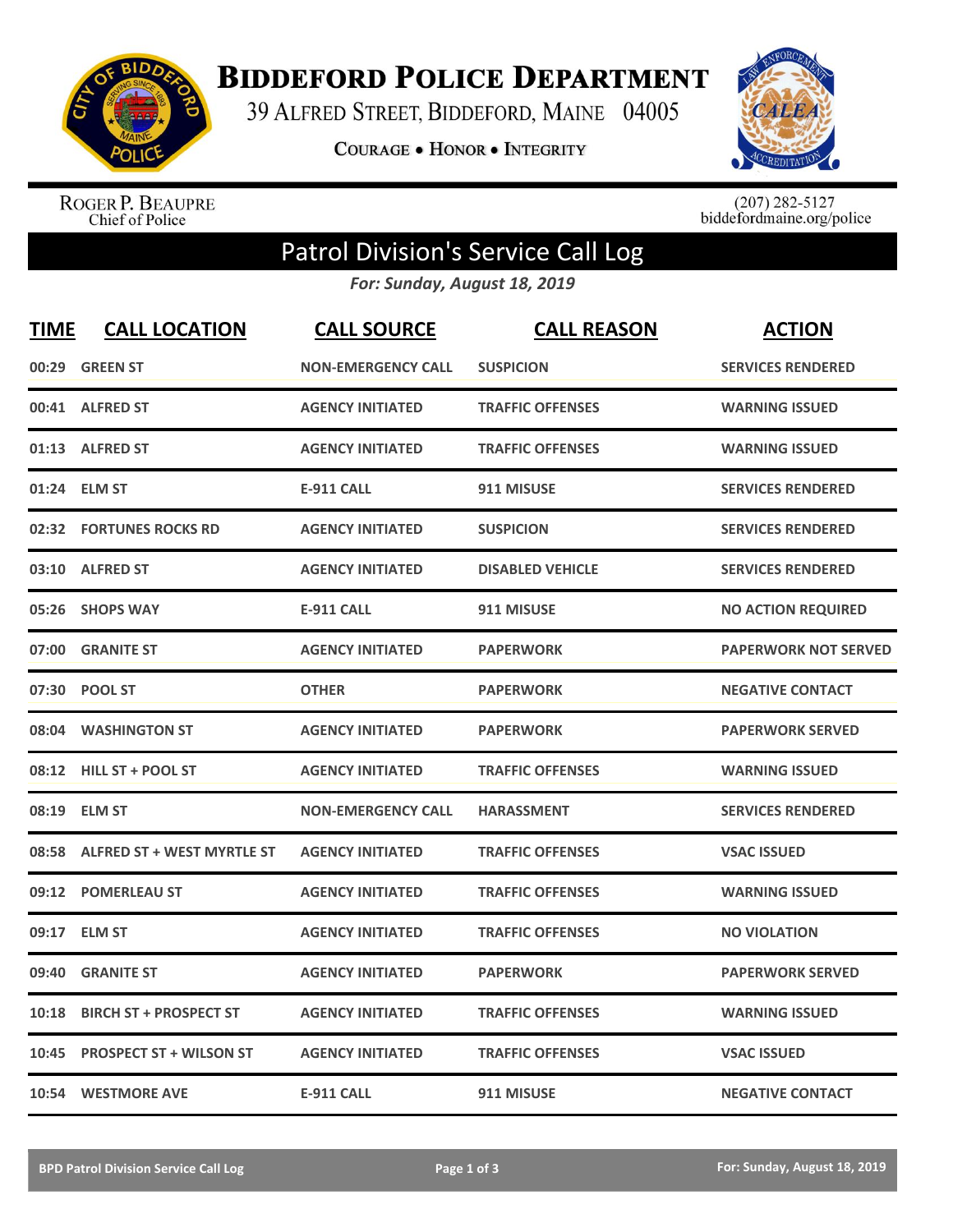| <b>TIME</b> | <b>CALL LOCATION</b>                                                                                                                                                                                                                                                                                                                                                                                                                                                                                               | <b>CALL SOURCE</b>        | <b>CALL REASON</b>                                                                                | <b>ACTION</b>                |  |  |
|-------------|--------------------------------------------------------------------------------------------------------------------------------------------------------------------------------------------------------------------------------------------------------------------------------------------------------------------------------------------------------------------------------------------------------------------------------------------------------------------------------------------------------------------|---------------------------|---------------------------------------------------------------------------------------------------|------------------------------|--|--|
| 10:55       | <b>PAQUIN AVE</b>                                                                                                                                                                                                                                                                                                                                                                                                                                                                                                  | <b>E-911 CALL</b>         | 911 MISUSE                                                                                        | <b>WARNING ISSUED</b>        |  |  |
| 12:16       | <b>MAPLEWOOD AVE</b>                                                                                                                                                                                                                                                                                                                                                                                                                                                                                               | <b>NON-EMERGENCY CALL</b> | <b>UNLOCKED DOORS - WINDOWS</b>                                                                   | <b>SERVICES RENDERED</b>     |  |  |
|             | 13:14 ALFRED ST<br><b>CHARGE: PROBATION HOLD</b>                                                                                                                                                                                                                                                                                                                                                                                                                                                                   | <b>NON-EMERGENCY CALL</b> | <b>OPERATING UNDER INFLUENCE</b><br>OFFENDER: ROBERT P GOODMAN  AGE: 59  RESIDENT OF: SANFORD, ME | <b>ARREST(S) MADE</b>        |  |  |
|             | 13:19 WINTER ST                                                                                                                                                                                                                                                                                                                                                                                                                                                                                                    | <b>AGENCY INITIATED</b>   | <b>PARKING COMPLAINT</b>                                                                          | <b>NEGATIVE CONTACT</b>      |  |  |
|             | 13:25 HILL ST                                                                                                                                                                                                                                                                                                                                                                                                                                                                                                      | <b>NON-EMERGENCY CALL</b> | <b>DISTURBANCE / NOISE</b>                                                                        | <b>WARNING ISSUED</b>        |  |  |
|             | 13:34 WASHINGTON ST                                                                                                                                                                                                                                                                                                                                                                                                                                                                                                | <b>OTHER</b>              | <b>CHECK WELFARE</b>                                                                              | <b>SERVICES RENDERED</b>     |  |  |
|             | 13:53 MARINER WAY                                                                                                                                                                                                                                                                                                                                                                                                                                                                                                  | <b>NON-EMERGENCY CALL</b> | <b>ANIMAL COMPLAINT</b>                                                                           | <b>NO VIOLATION</b>          |  |  |
|             | 14:04 BACON ST                                                                                                                                                                                                                                                                                                                                                                                                                                                                                                     | <b>E-911 CALL</b>         | <b>SUSPICION</b>                                                                                  | <b>SERVICES RENDERED</b>     |  |  |
|             | 14:16 WASHINGTON ST                                                                                                                                                                                                                                                                                                                                                                                                                                                                                                | <b>WALK-IN AT STATION</b> | <b>SUSPICION</b>                                                                                  | <b>SERVICES RENDERED</b>     |  |  |
|             | 14:20 RATHIER ST                                                                                                                                                                                                                                                                                                                                                                                                                                                                                                   | <b>NON-EMERGENCY CALL</b> | <b>PAPERWORK</b>                                                                                  | <b>SERVICES RENDERED</b>     |  |  |
|             | <b>14:27 FORTUNES ROCKS RD</b>                                                                                                                                                                                                                                                                                                                                                                                                                                                                                     | <b>NON-EMERGENCY CALL</b> | <b>DRINKING IN PUBLIC</b>                                                                         | <b>NO VIOLATION</b>          |  |  |
| 15:05       | <b>ANDREWS RD</b>                                                                                                                                                                                                                                                                                                                                                                                                                                                                                                  | <b>E-911 CALL</b>         | 911 MISUSE                                                                                        | <b>NO ACTION REQUIRED</b>    |  |  |
|             | <b>ARREST(S) MADE</b><br>15:32 ELM ST<br><b>AGENCY INITIATED</b><br><b>VIOL OF BAIL CONDITIONS</b><br>OFFENDER: MUHAMMED SADIQ ZOHER AL RAMMAHI  AGE: 20  RESIDENT OF: BIDDEFORD, ME<br><b>CHARGE: ATTACHING FALSE PLATES</b><br>CHARGE: FAIL TO PROVIDE CORRECT NAME, ADDRESS, DOB<br><b>CHARGE: OPERATING WHILE LICENSE SUSPENDED OR REVOKED</b><br>CHARGE: REPRESENTING ANOTHER'S LICENSE OR ID AS OWN<br><b>CHARGE: UNLAWFUL POSSESSION OF SCHEDULED DRUG</b><br><b>CHARGE: VIOLATING CONDITION OF RELEASE</b> |                           |                                                                                                   |                              |  |  |
|             | 15:54 HILL ST                                                                                                                                                                                                                                                                                                                                                                                                                                                                                                      | <b>E-911 CALL</b>         | CRIM THREAT W/ A DANGRS WEAP REPORT TAKEN                                                         |                              |  |  |
| 16:15       | <b>BACON ST</b>                                                                                                                                                                                                                                                                                                                                                                                                                                                                                                    | <b>NON-EMERGENCY CALL</b> | <b>CHECK WELFARE</b>                                                                              | <b>TRANSPORT TO HOSPITAL</b> |  |  |
|             | 16:32 ALFRED ST                                                                                                                                                                                                                                                                                                                                                                                                                                                                                                    | <b>AGENCY INITIATED</b>   | <b>TRAFFIC OFFENSES</b>                                                                           | <b>VSAC ISSUED</b>           |  |  |
|             | <b>16:45 VINE ST</b>                                                                                                                                                                                                                                                                                                                                                                                                                                                                                               | <b>NON-EMERGENCY CALL</b> | <b>MENTAL ILLNESS CASES</b>                                                                       | <b>REPORT TAKEN</b>          |  |  |
|             | 16:59 ROCKY WAY                                                                                                                                                                                                                                                                                                                                                                                                                                                                                                    | <b>E-911 CALL</b>         | 911 MISUSE                                                                                        | <b>NO ACTION REQUIRED</b>    |  |  |
|             | 17:31 MARINER WAY                                                                                                                                                                                                                                                                                                                                                                                                                                                                                                  | <b>NON-EMERGENCY CALL</b> | <b>CHECK WELFARE</b>                                                                              | <b>NO ACTION REQUIRED</b>    |  |  |
|             | 19:51 ALFRED ST                                                                                                                                                                                                                                                                                                                                                                                                                                                                                                    | <b>NON-EMERGENCY CALL</b> | <b>ALARM - CO W/ NO ILLNESS</b>                                                                   | <b>NO ACTION REQUIRED</b>    |  |  |
|             |                                                                                                                                                                                                                                                                                                                                                                                                                                                                                                                    |                           |                                                                                                   |                              |  |  |